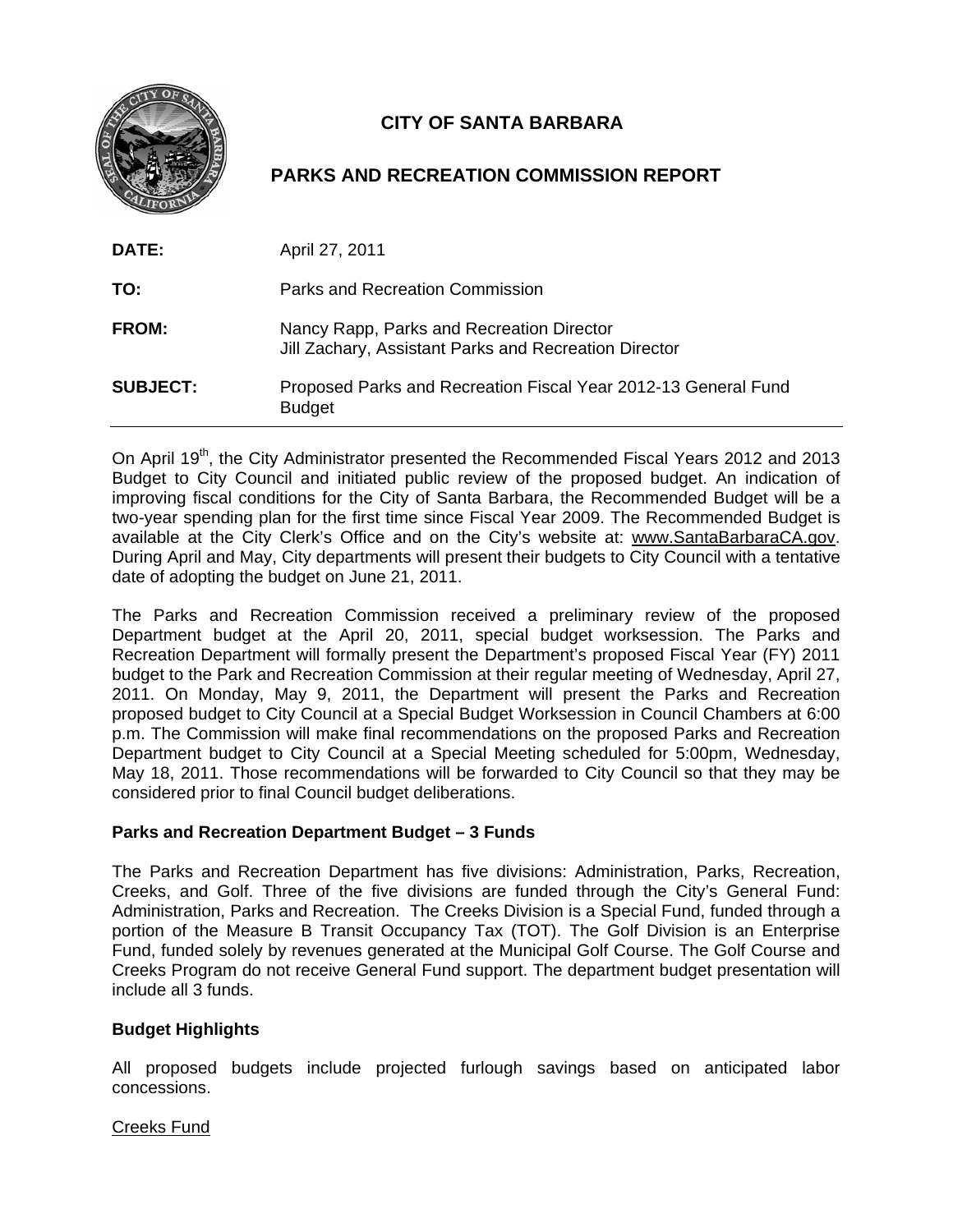Parks and Recreation Commission Report Proposed Parks and Recreation Fiscal Year 2012-13 General Fund Budget April 27, 2011 Page 2

- Total proposed FY 2012 budget \$3,428,536
- Total projected FY 2012 revenues \$2,926,400 (Measure B + interest revenue does not include any grant revenue)
- Capital Improvement Program transfer \$1,225,000 (largest single line item representing 36% of total budget)
- \$634,136 will be transferred from Creeks Reserve Fund to offset difference between revenues and expenditures
- Over \$9 million in pending grant applications

### Golf Fund

• In spite of excellent course conditions and increased marketing, rounds continue to decline which is of great concern for the golf course.

| <b>ROUNDS AND GREENS FEE REVENUE</b> |               |          |                |         |  |
|--------------------------------------|---------------|----------|----------------|---------|--|
|                                      | <b>Rounds</b> | % Chg    | <b>Revenue</b> | $%$ Chg |  |
| FY 2009 Actual                       | 70,546        |          | \$1,882,515    |         |  |
| FY 2010 Actual                       | 59,414        | $-15.8%$ | \$1,430,728    | $-24%$  |  |
| FY 2011 Projected                    | 62,870        | 5.6%     | \$1,552,655    | 24.5%   |  |
| FY 2012 Preliminary                  | 62,371        | $-08%$   | \$1,640,801    | 5.7%    |  |

- One-time City workers compensation fund rebate \$103,623 will help the revenue budget in FY 12
- A new "rewards" program is proposed to retain current golfers and incentivize them to play more frequently. The County Resident Fee is proposed to be eliminated.
- After no fee increases for three years, increases are proposed for most greens fees.
- Expenditures remain conservative with no significant increases over FY 11
- Proposed three-year modification to General Fund construction loan repayment schedule

### General Fund

- Status Quo budget
- No significant programmatic changes, no significant reallocation of resources between programs
- The primary change in the Recreation budget is a reorganization moving the Inclusion Program from Recreation Program Management/6111 to Youth Activities/6141: increasing the Recreation Specialist from 0.5 PPT to 0.8 PPT, and deleing a vacant .80 Program Leader Position in 6141. No reduction in services.
- Proposal to maintain two vacant positions in order to advance specific Department objectives in FY 2012:
	- o Parks Division/Grounds Maintenance Worker salary savings will be applied to hourly staff resulting in increased labor hours for one year
	- o Recreation Division/Sports/PPT Program Leader one-time reallocation to fund \$48,000 of new equipment for the recently renovated Carrillo Recreation Center. The Division will fill the Program Leader position in FY 2013 to support growth of fee-based programs and revenue generation.